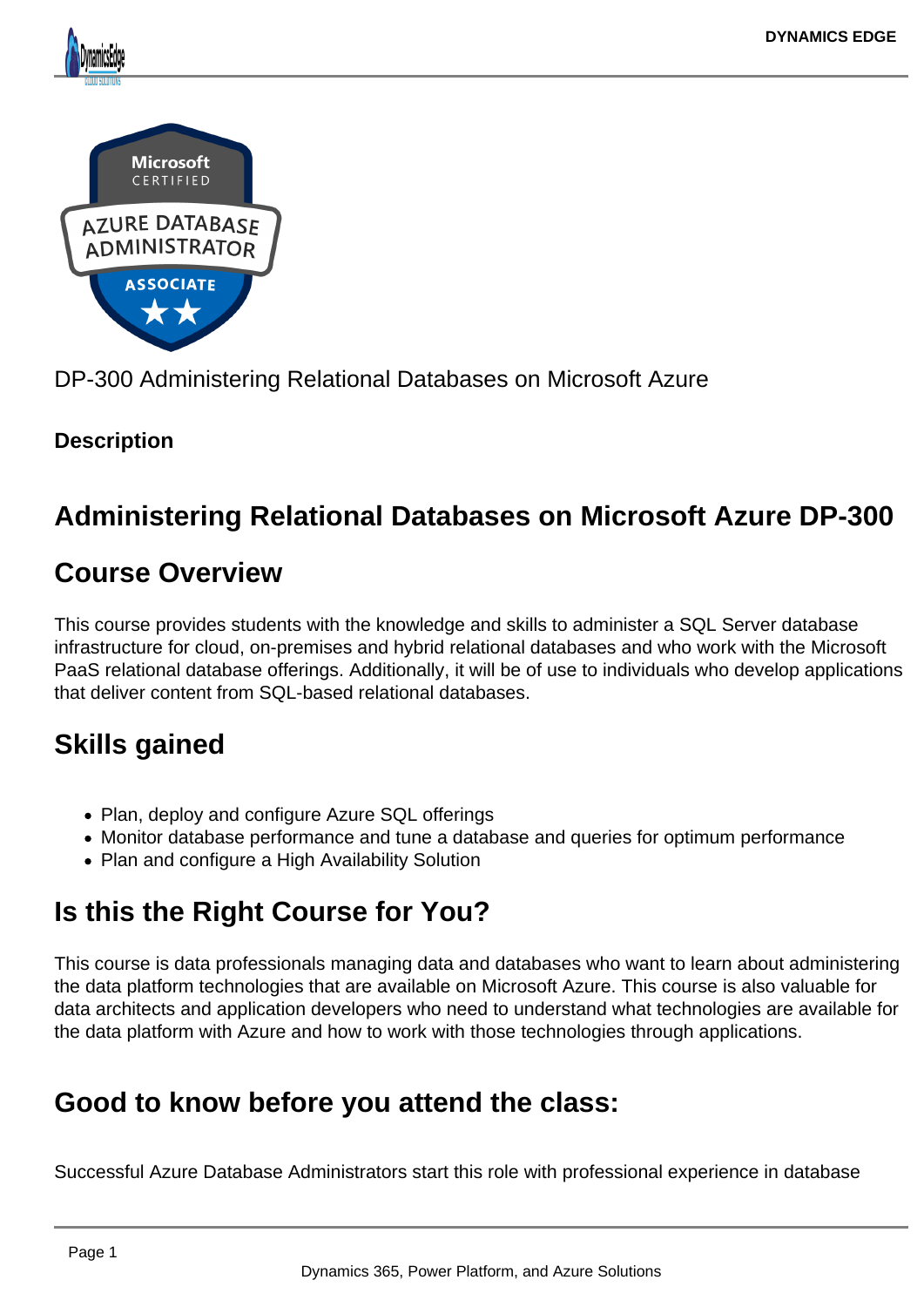management and technical knowledge of cloud technologies.

Specifically:

- Working with, maintaining, and developing with SQL Server
- Experience with Azure, such as deploying and managing resources

At a minimum, you should know the information in the following online training before attending the course:

- [Introduction to Azure SQL](https://docs.microsoft.com/en-us/learn/modules/azure-sql-intro/)
- [AZ-900 Azure Fundamentals](https://docs.microsoft.com/en-us/learn/certifications/azure-fundamentals)
- [DP-900 Azure Data Fundamentals](https://docs.microsoft.com/en-us/learn/certifications/azure-data-fundamentals)

# Course outline

#### Module 1: The Role of the Azure Database Administrator

This module explores the role of a database administrator in the world of Azure. It also provides some foundational information relevant to the overall content. This includes a review of the various SQL Server-based options (SQL Server in a VM, Managed Instances, and Azure SQL Database.) Students will learn why compatibility level is a crucial concept when working with SQL databases in Azure. Students are also introduced to other database platforms available on Azure in addition to those based on SQL Server, in particular PostgreSQL and MySQL

#### Lessons

- Azure Data Platform Roles
- Azure Database Platforms and Options
- SQL Server Compatibility Levels
- Azure Preview Features

Lab : Using the Azure Portal and SQL Server Management Studio

- Provision a SQL Server on an Azure Virtual Machine
- Connect to SQL Server and Restore a Backup

After completing this module, students will be able to:

- Understand the role of Azure Database Administrator as it fits in with other data platform roles
- Be able to describe the key differences between the SQL Server-based database op
- Be able to describe the difference between versions and compatibility levels
- Know how to enable and disable preview features

#### Module 2: Plan and Implement Data Platform Resources

This module introduces methods for deploying data platform resources in Azure. You will learn about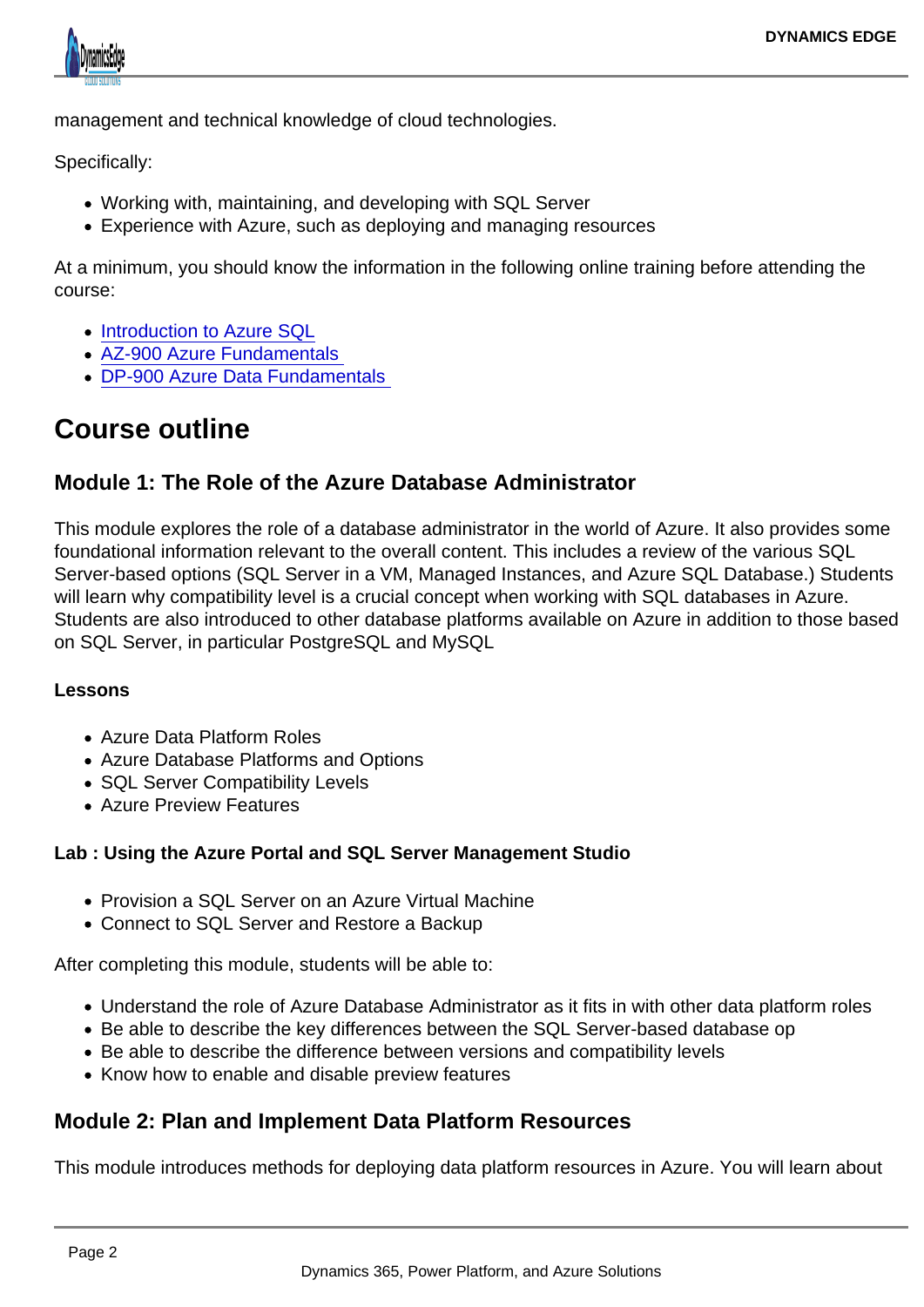

options for both upgrading and migrating existing SQL databases to Azure. You will learn how to set up Azure resources to host SQL Server on a Virtual Machine, a Managed Instance, Azure SQL Database and either PostgreSQL or MySQL. You will learn how to determine which options are best based on specific requirements including the High Availability and Disaster Recovery (HADR) needs. They will learn to calculate resource requirements and create templates for their deployments.

#### **Lessons**

- Deploying SQL Server using laaS
- Deploying SQL Server using PaaS
- Deploying Open Source Database Solutions on Azure

## **Lab : Deploying Azure SQL Database**

- Deploy a VM using an ARM template
- Configure resources needed prior to creating a database
- Deploy an Azure SQL Database
- Register the Azure SQL Database instance in Azure Data Studio and validate connectivity
- Deploy PostgreSQL or MySQL using a client tool to validate connectivity

After completing this module, students will be able to:

- Deploy resoureces using manual methods
- Reconmmend an appropriate databvase offering based on requirements
- Configure database resources
- Evaluate and implement a strategy for moving a database to Azure

## **Module 3: Implement a Secure Environment**

This module explores the practices of securing your SQL Server Database as well as an Azure SQL database. This includes a review of the various SQL Server-based options as well as the various Azure options for securing Azure SQL Database as well as the databases with reside within Azure SQL Database. . Students will lean why security is crucial when working with databases. . Students are also introduced to other database platforms available on Azure in addition to those based on SQL Server, in particular, Azure Database for MariaDB/MySQL/PostgreSQL

## **Lessons**

- Configure Database Authentication
- Configure Database Authorization
- Implement Security for Data at Rest
- Implement Security for Data in Transit
- Implement Compliance Controls for Sensitive Data

## **Lab : Implement a Secure Environment**

Configure a server-based firewall rule using the Azure Portal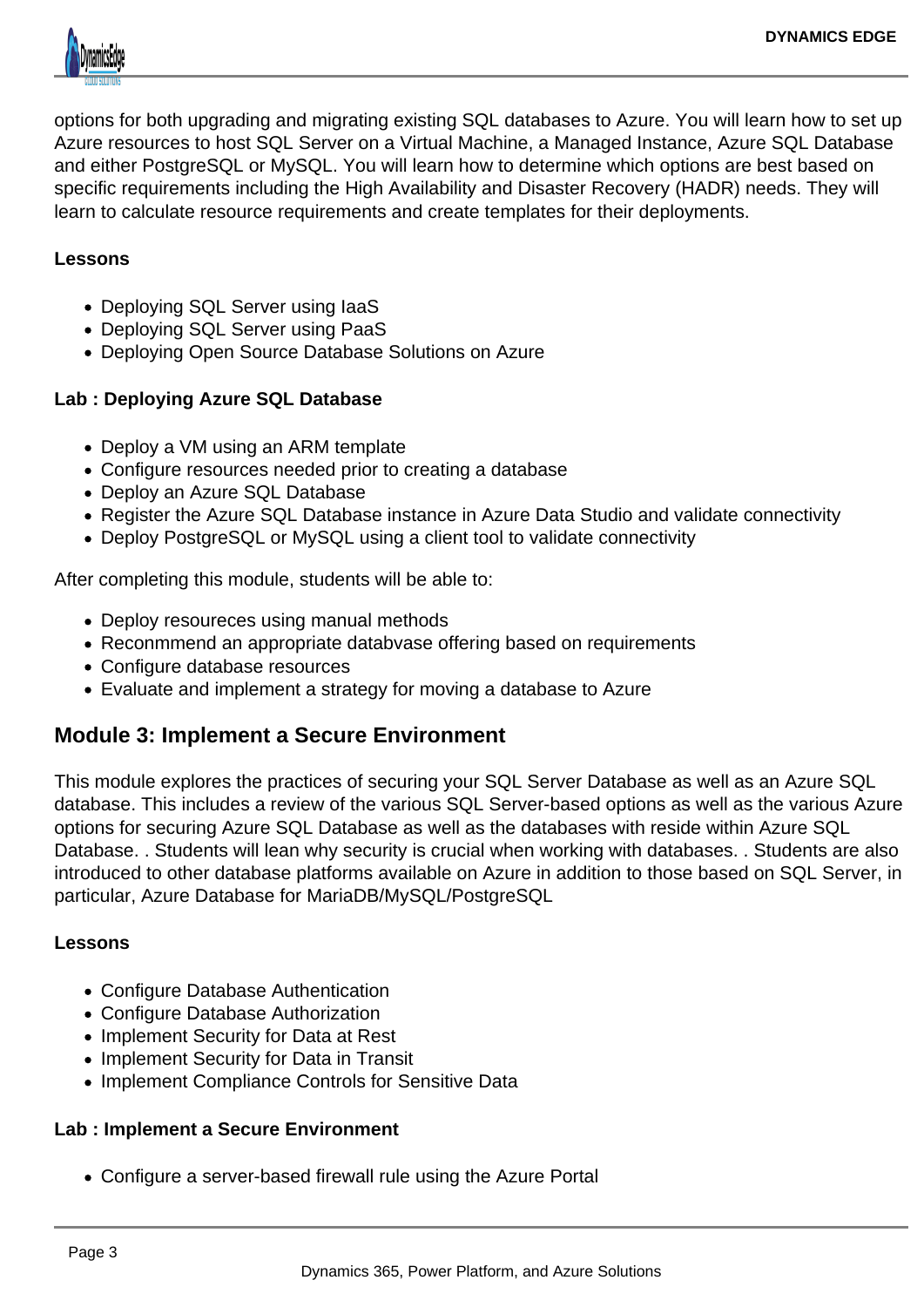

- Authorize Access to Azure SQL Database with Azure Active Directory
- Enable Advanced Data Security and Data Classification
- Manage access to database objects

After completing this module, students will be able to:

- Understand the differences between Windows, SQL Server and Azure Active Directory Authentication
- Describe and configure both data-at-rest encryption solutions as well as data-in-transit encryption
- Implement a data sensitivity solution

## **Module 4: Monitor and Optimize Operational Resources**

This module will teach you about resource optimization for your databases created using either IaaS or PaaS services. The module also covers monitoring server and hardware resources. It will familiarize you with the various tools available for monitoring performance and establishing a baseline. You will learn how to interpret performance metrics for the most critical resources. You will also learn how to troubleshoot database performance using Azure SQL Database Intelligent Insights.

#### **Lessons**

- Baselines and Performance Monitoring
- Major Causes of Performance Issues
- Configuring Resources for Optimal Performance
- User Database Configuration
- Performance-related Maintenance Tasks

#### **Lab : Monitor and Optimize Resources**

- Isolate CPU Problems
- Use Query Store observe blocking problems
- Detect and correct fragmentation issues

After completing this module, students will be able to:

- Monitor activity and compare to a baseline
- Define maintenance tasks related to performance
- Identify major causes of performance problems
- Configure resources for optimal performance
- Configure a user database for optimal performance

## **Module 5: Optimize Query Performance**

Query execution plans are potentially the most important aspect of database performance. Improving bad plans is certainly an area where a small amount of effort can bring huge improvements. While hardware issues can limit query performance, improving hardware usually yields performance improvements in the 10-20% range, at most. More commonly database administrators encounter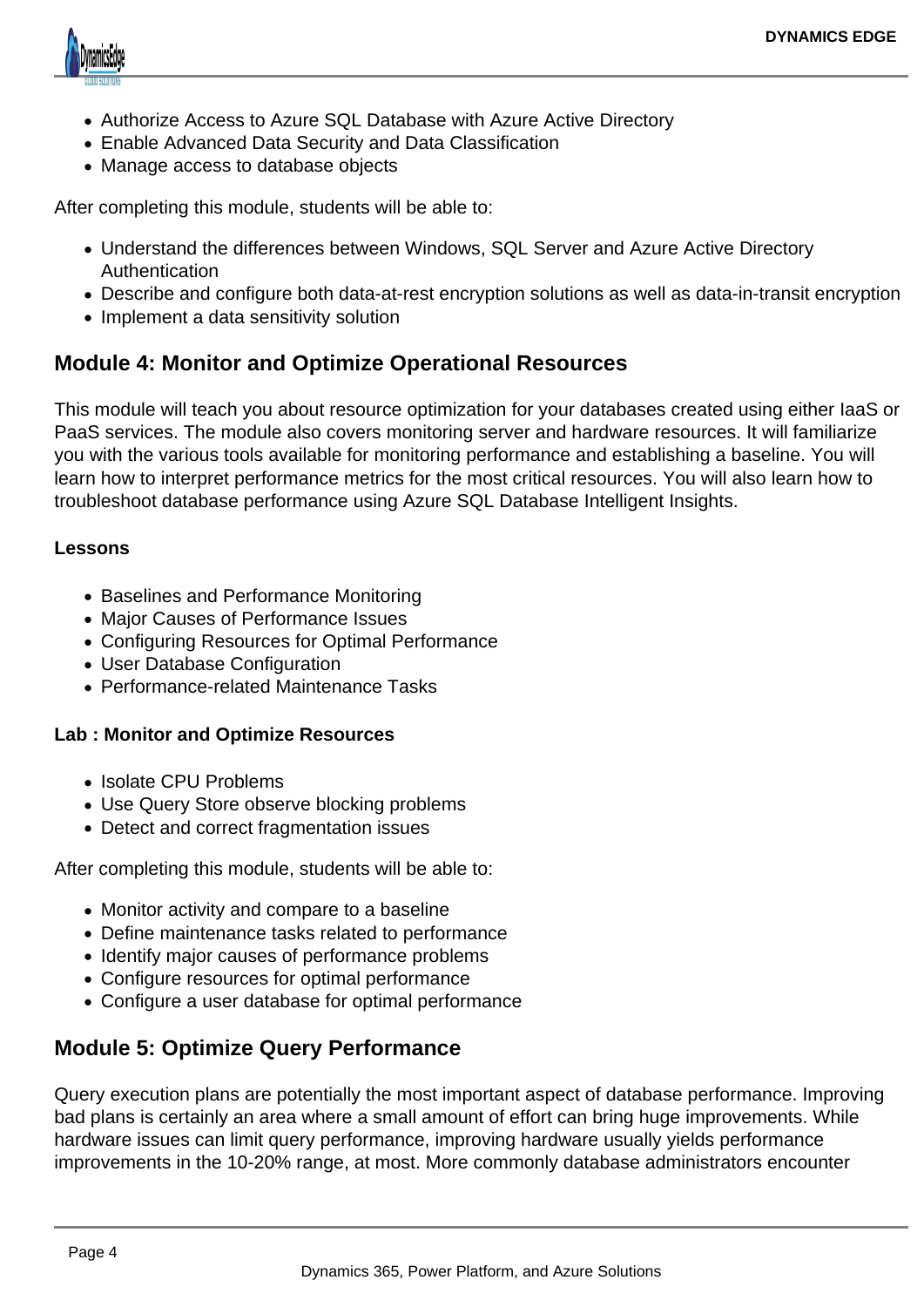

queries that are not optimized, have stale or missing statistics, have missing indexes, or poor database design choices that lead to the database engine doing more work than is necessary to return results for a given query. Improving the plans can sometimes yield performance improvements in the 100-200% range or even more, meaning that after improving a plan with better indexes or statistics, a query could run twice or three times as fast! This module provides details on how to analyze individual query performance and determine where improvements can be made.

#### **Lessons**

- Understanding SQL Server Query Plans
- Explore Performance-based Database Design
- Evaluate Performance Improvements

## **Lab : Query Performance Troubleshooting**

- Identify issues with database design AdventureWorks2017
- Isolate problem areas in poorly performing queries in AdventureWorks2017
- Use Query Store to detect and handle regression in AdventureWorks2017
- Use query hints to impact performance in AdventureWorks2017

After completing this module, students will be able to:

- Analyze query plans and identify problem areas
- Evaluate potential query improvements
- Review table and index design
- Determine whether query or design changes have had a positive effect

## **Module 6: Automation of Tasks**

A common goal for database administrators in many environments is to automate as many of their repetitive tasks. This can be as simple as using scripting to automate a backup process, and as complex as building a fully automated alerting system. This module provides details of automating tasks to simplify the DBA's job. Methods include scheduling tasks for regular maintenance jobs, as well as multi-instance administration and configuration of notifications for task success or failure or noncompletion.

## **Lessons**

- Setting up Automatic Deployment
- Defining Scheduled Tasks
- Managing Azure PaaS resources Using Automated Methods

## **Lab : Automating Tasks**

- Deploy an Azure template from a Quickstart template on GitHub
- Configure notifications based on performance metrics
- Deploy an Azure Automation Runbook (or elastic job) to rebuild indexes on an Azure SQL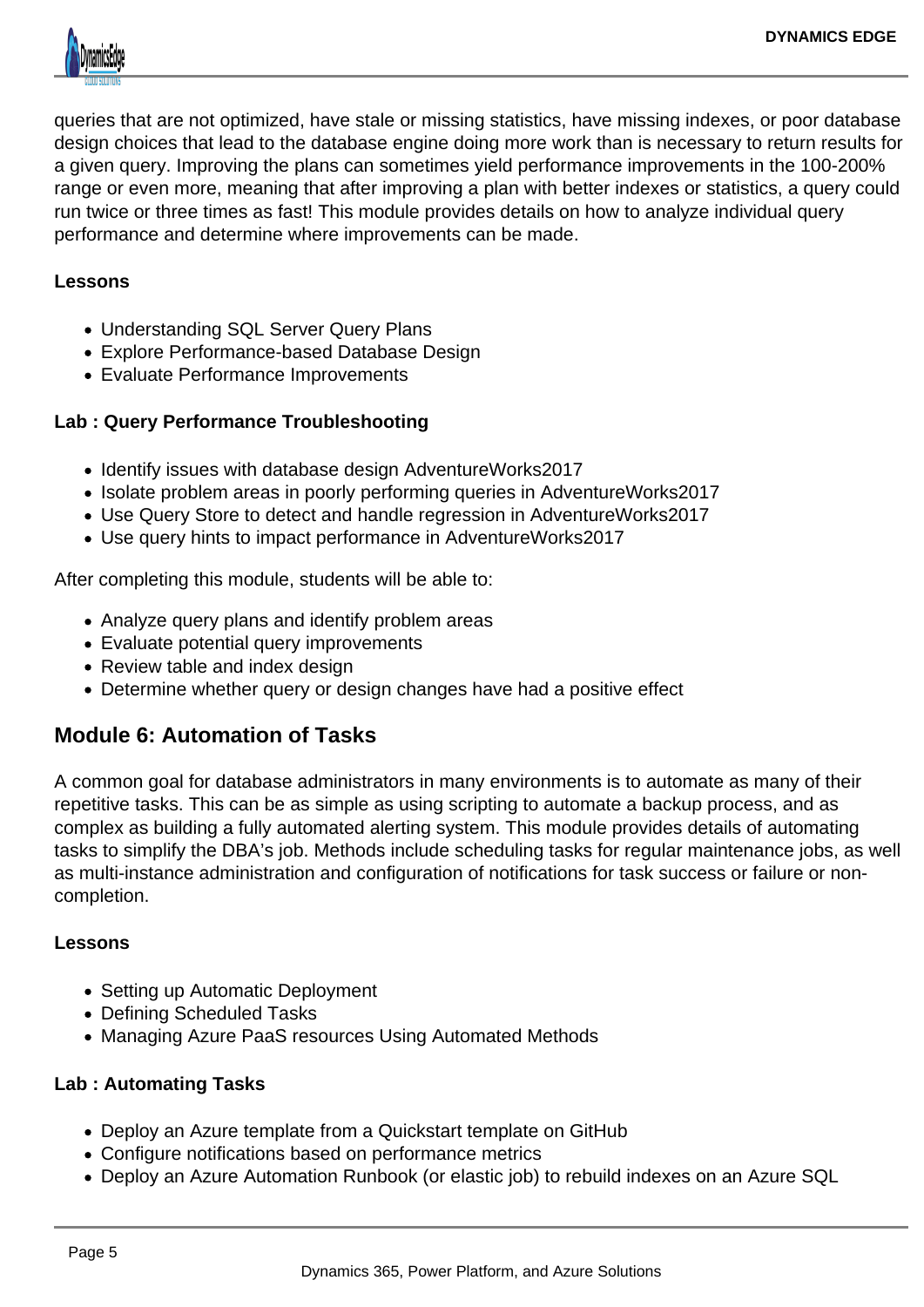

### Database

After completing this module, students will be able to:

- Deploy resources using automated deployment scripts
- Create scheduled tasks
- Create notifications and alerts
- Configure automation for PaaS services

## **Module 7: Plan and Implement a High Availability and Disaster Recovery Environment**

Data must be available when the business needs it. That means the solutions hosting the data must be designed with availability and recoverability in mind. Suppose you work for a company that sells widgets both in stores and online. Your main application uses a highly transactional database for orders. What would happen if the server or platform hosting the transactional database had a problem that made it unavailable or inaccessible for some reason? What impact would it have on the business? If the right solution is put in place, the database would come online in a reasonable timeframe with minimal effort, thus allowing business to continue with little-to-no impact. This module and its associated lab cover configuring, testing, and managing a solution for high availability and disaster recovery (HADR) in Azure, for both Infrastructure-as-a-Service (IaaS) and Platform-as-a-Service (PaaS) deployments. This module will not only cover basic requirements, but also the various options available to achieve HADR.

#### **Lessons**

- High Availability and Disaster Recovery Strategies
- IaaS Platform and Database Tools for HADR
- PaaS Platform and Database Tools for HADR
- Database Backup and Recovery

#### **Lab : Plan and Implement a High Availability and Disaster Recovery Environment**

- Create an Always On Availability Group
- Enable Geo-Replication for Azure SQL Database
- Backup to URL and Restore from URL

After completing this module, students will be able to:

- The difference between recovery time and recovery point objectives
- The available HADR options for both IaaS and PaaS
- The considerations for planning and configuring HADR solutions including how backup and restore fi
- The factors that comprise a HADR strategy
- How to configure a high availability solution via a hands-on lab